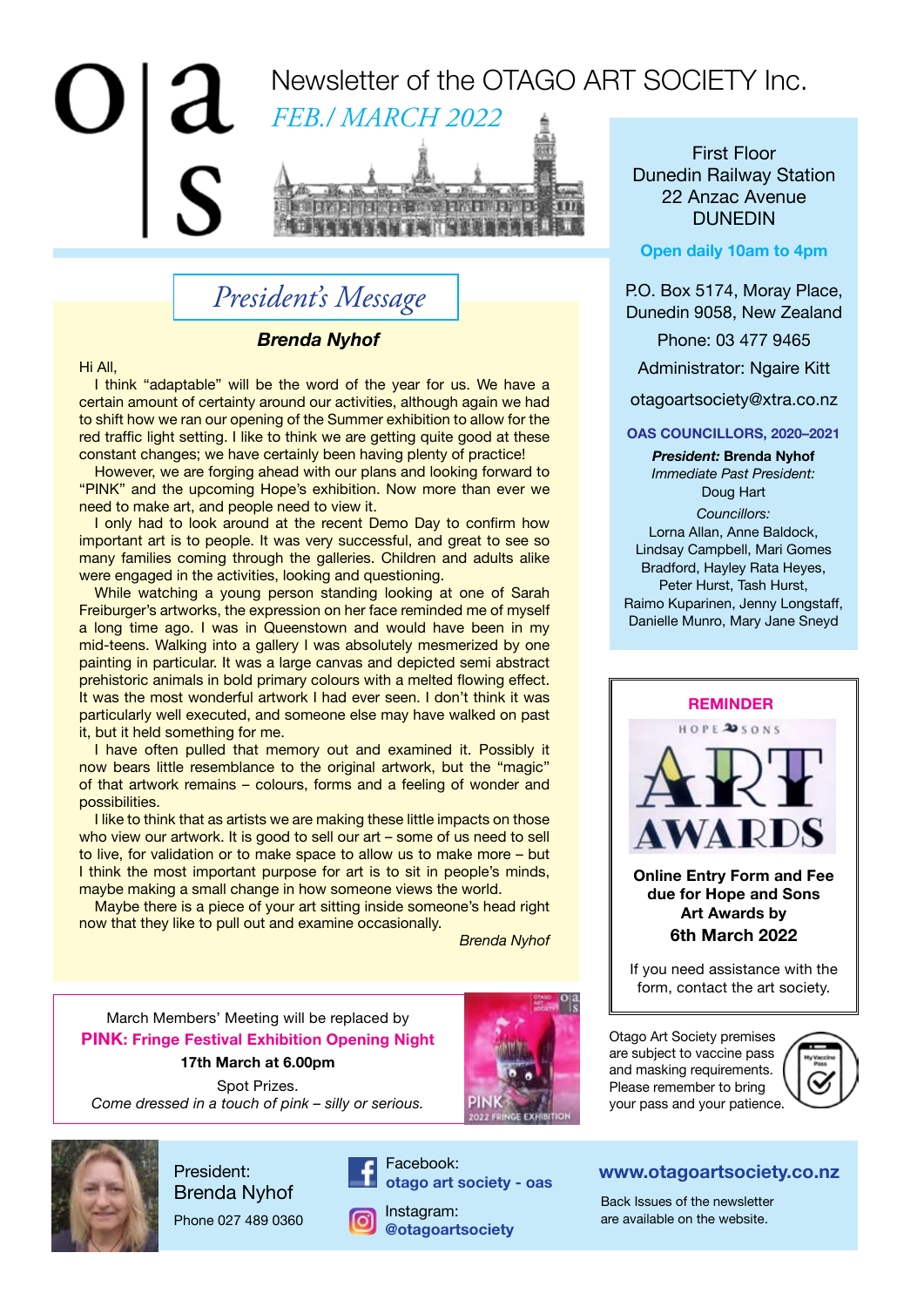### **Summer Exhibition**

*Kindly sponsored by*



The opening night of this exhibition and the awarding of prizes was held on Friday evening, January 28th. COVID restrictions have changed the face (literally) of our exhibitions, with mask-wearing necessary and no refreshments served.

We are grateful to judge **Sam Foley** for his careful consideration of the entries and his comments concerning his selections for prizes.

#### **Results and judge's comments:**



#### **1st PRIZE: Nicole Kolig, 'White Bowl'**

"I just love the simplicity of the form. I just want to touch the finely textured surface as it draws me in. That's what a ceramic should do, I reckon. Also… the thing is, it's a functional object but I'm not sure I would want to use it. It looks too good to use. Kolig's other entry is also fascinating with the medium listed as a volcanic rock. I have no idea how you can turn that into a bowl."



#### **2nd PRIZE: Christopher Baughen 'Site of a Quaker Meeting House'**

"I'm a sucker for a strong black and white photo that draws you in. Such an unusual premise for a photo with real shades of Laurence Aberhart. love the other work 'Trees, Maitai Valley'. Only held back by the format. Personally I'd like to see them larger, but anyway they are really exquisite, considered photographs. Top notch."











#### *Summer Exhibition judge Sam Foley, with prize winners at the awards night: 1st prize Nicole Kolig; 2nd prize Christopher Baughen; 3rd prize David Elder; Merit awards Hayley Rata Heyes, and Nelle Paton (absent).*

#### **3rd PRIZE: David Elder, 'An Ardern Tramp'**

"Initially drawn to it by the use of colour and its nonconformist perspective… and then there's the title. What's going on here? I'm not sure, but it seems topical. Intriguing little tableau, artfully constructed in a naive manner making for a complete painting."

#### **MERIT AWARD: Hayley Rata Heyes, 'Collecting Pipi at Karitane'**

"Love the location with a deceptively simple depiction of a mundane but meaningful task in the gathering of kai moana. Touches a little on climate change; makes me hope the stocks there are still good."

#### **MERIT AWARD: Nelle Paton, 'Hawea Stones'**

"A technically adept depiction of a familiar location, done with a quiet considered composition that shows a real affinity with the subject. I do also enjoy the muted palette."



#### **SPECIAL MENTION: Raimo Kuparinen, 'Huriawa Peninsula'**

"This pastel has such a strong, striking perspective with a heightened sense of colour. Well presented."

#### **SPECIAL MENTION: Gemma Baldock, 'The Proposal'**

"Great little collage with an intriguing narrative running through the work. Fine use of detailed brushwork and an adept use of texture."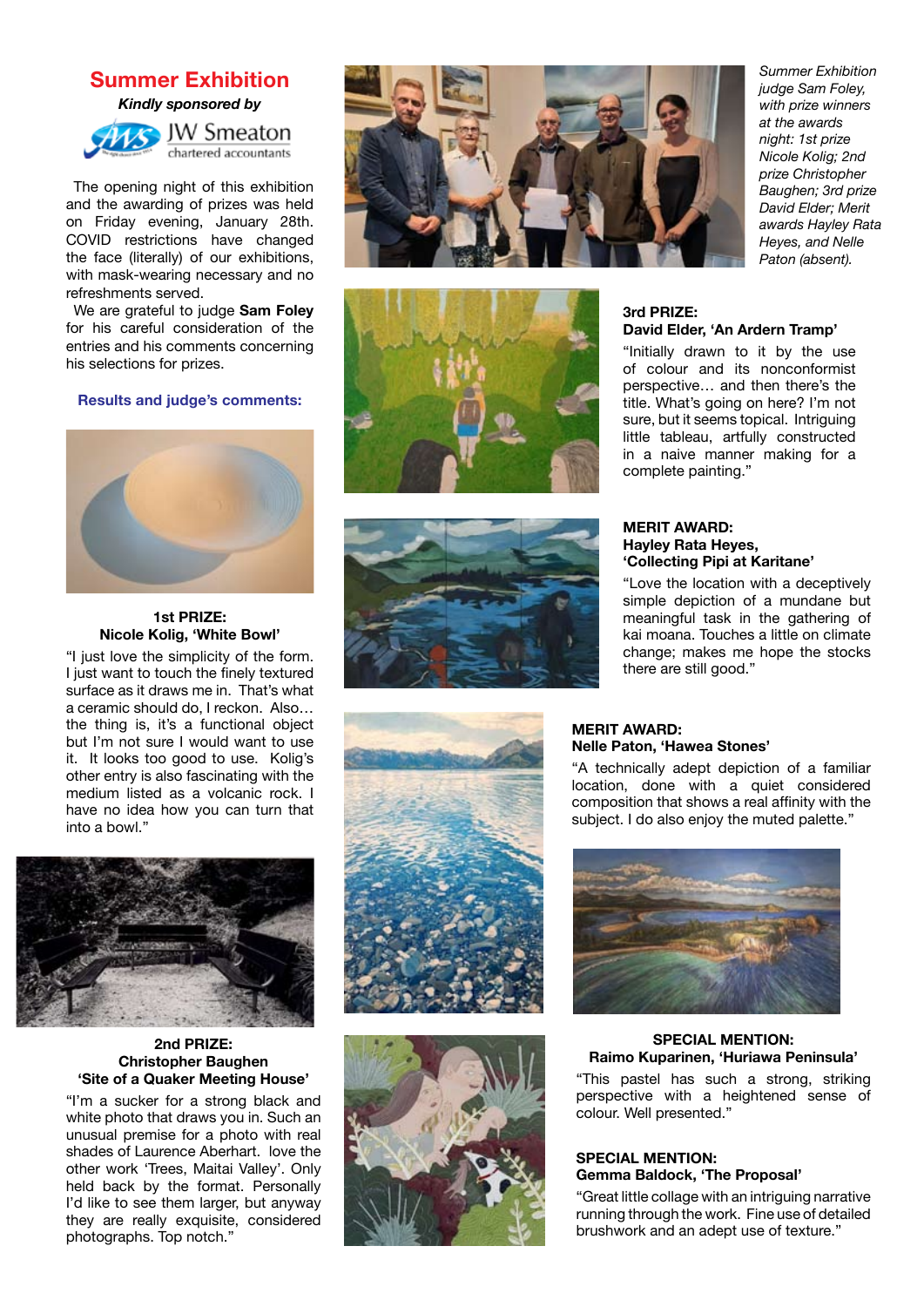### **Summer Exhibition**

**Results and judge's comments** (continued from previous page)



**SPECIAL MENTION: Sarah Freiburger, 'Raceman Track'**

"A subject after my own heart with an exquisite sense of detail evident."



#### **SPECIAL MENTION: Cynthia Mann, 'Day Break'**

"Deft use of an impasto medium which has been used to create some very convincing marks and interesting textures."





**Lisa Wilkie***, Creative Advisor, DCC Ara Toi*

*At the Members' Meeting on 17th February, Lisa Wilkie gave a talk on Grants, Funding, and Professional Practice that proved to be of great interest to our members.*

### **DEMO DAY: held on 22nd January**

A day when the public engaged with our artist members, watched work in progress and tried techniques themselves. It was also a good opportunity to chat with fellow members.



We welcome fabric artist **Mary Jane Sneyd** to the OAS council.

There are still vacancies, so if you would like to be more involved in helping with the society's activities please contact any of the council members listed on front page.